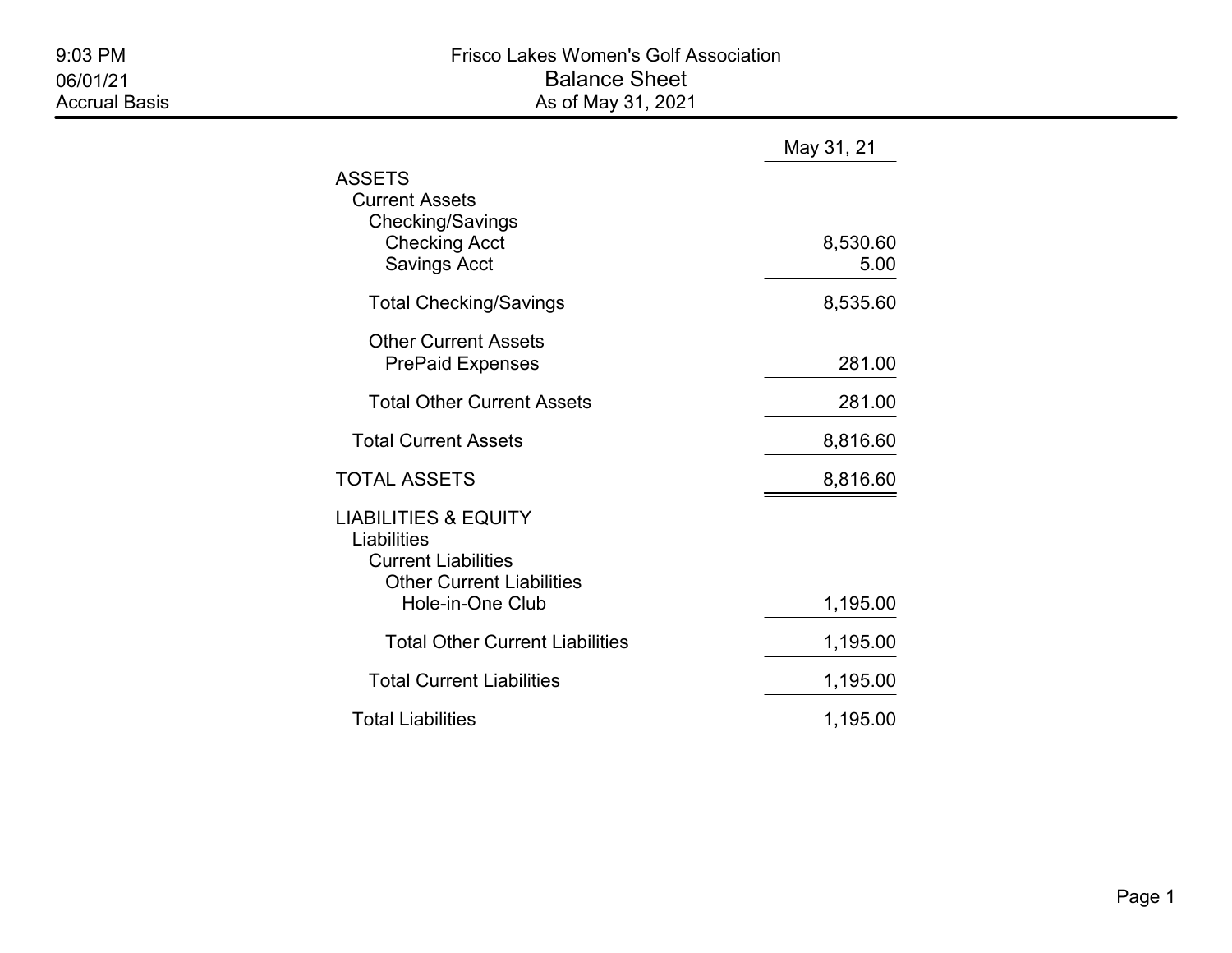| 9:03 PM              |
|----------------------|
| 06/01/21             |
| <b>Accrual Basis</b> |

|                                                  | May 31, 21            |
|--------------------------------------------------|-----------------------|
| Equity<br><b>Retained Earnings</b><br>Net Income | 8,155.05<br>$-533.45$ |
| <b>Total Equity</b>                              | 7,621.60              |
| <b>TOTAL LIABILITIES &amp; EQUITY</b>            | 8,816.60              |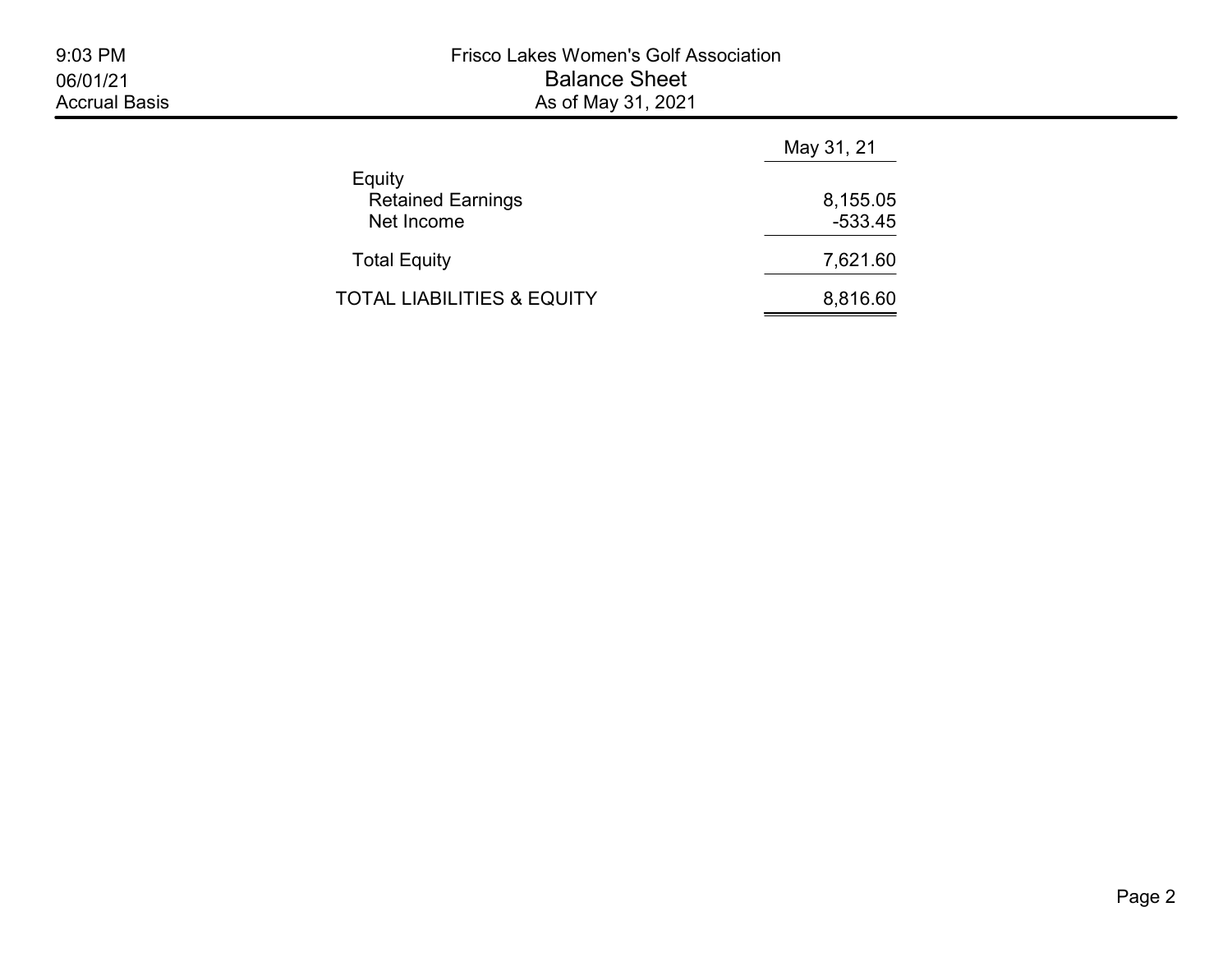| 9:05 PM<br>06/01/21<br><b>Accrual Basis</b> | <b>Frisco Lakes Women's Golf Association</b><br>Profit & Loss<br>May 2021                   |               |  |  |
|---------------------------------------------|---------------------------------------------------------------------------------------------|---------------|--|--|
|                                             |                                                                                             | May 21        |  |  |
|                                             | Ordinary Income/Expense<br>Income<br><b>Interest/Dividends Earned</b><br><b>Member Dues</b> | 0.37<br>55.00 |  |  |
|                                             | <b>Total Income</b>                                                                         | 55.37         |  |  |
|                                             | <b>Gross Profit</b>                                                                         | 55.37         |  |  |
|                                             | <b>Expense</b><br><b>Wildflower Party Expense</b>                                           | 195.56        |  |  |
|                                             | <b>Total Expense</b>                                                                        | 195.56        |  |  |
|                                             | Net Ordinary Income                                                                         | $-140.19$     |  |  |
|                                             | Net Income                                                                                  | $-140.19$     |  |  |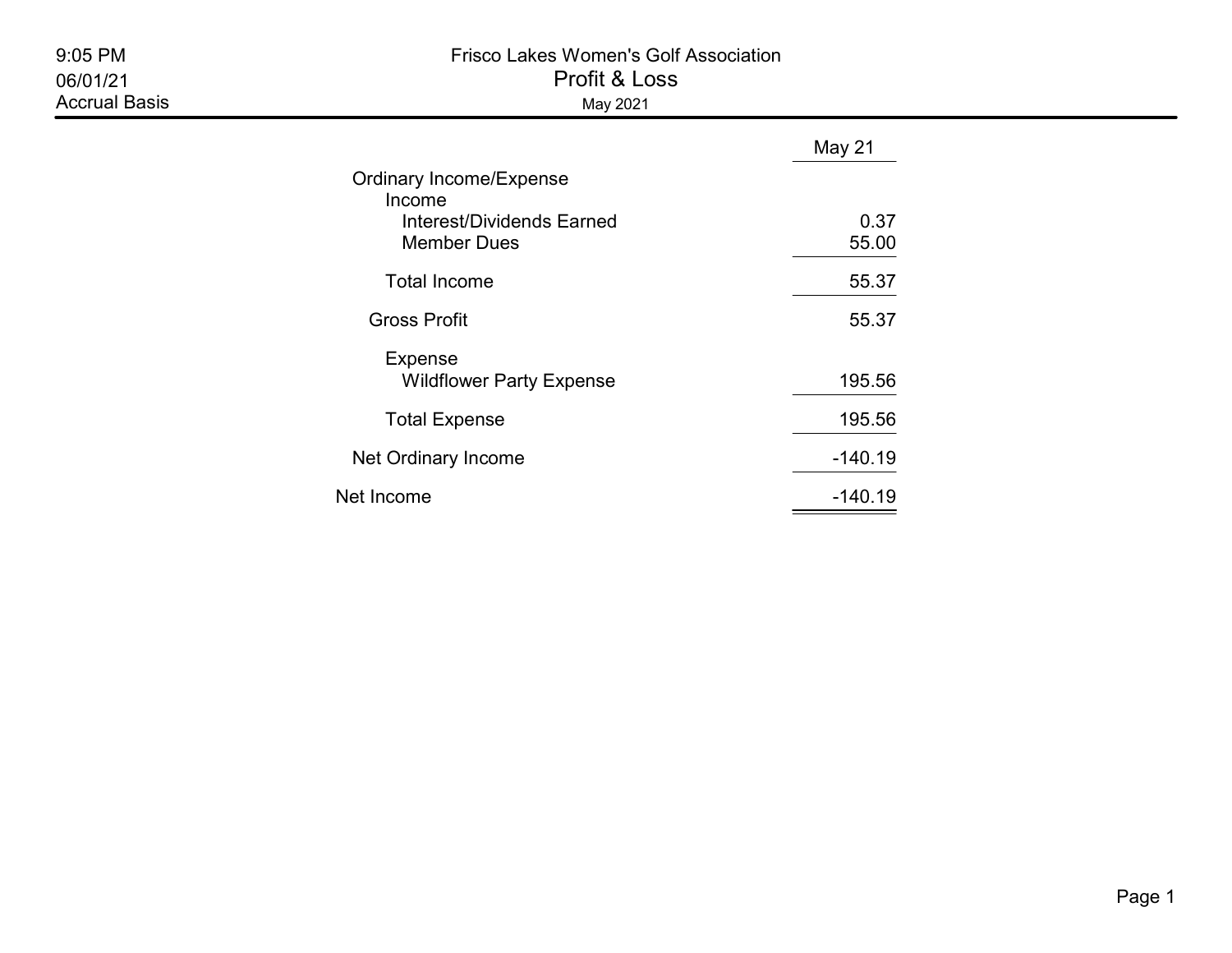**Cash Basis** 

## 9:01 PM Frisco Lakes Women's Golf Association 06/01/21 Custom 2021 Profit & Loss Budget vs. Actual

|  | January through May 2021 |
|--|--------------------------|
|  |                          |

|                                  | Administration |               | <b>Closing Day Party Expense</b> |               |              | <b>Happy Hour</b><br><b>Member/Member Event</b> |              |               |
|----------------------------------|----------------|---------------|----------------------------------|---------------|--------------|-------------------------------------------------|--------------|---------------|
|                                  | Jan - May 21   | <b>Budget</b> | Jan - May 21                     | <b>Budget</b> | Jan - May 21 | <b>Budget</b>                                   | Jan - May 21 | <b>Budget</b> |
| <b>Ordinary Income/Expense</b>   |                |               |                                  |               |              |                                                 |              |               |
| Income                           |                |               |                                  |               |              |                                                 |              |               |
| <b>Event Participation Fees</b>  | 0.00           |               | 0.00                             |               | 0.00         |                                                 | 0.00         |               |
| <b>Event Prize Fund Fee</b>      | 0.00           |               | 0.00                             |               | 0.00         |                                                 | 400.00       | 400.00        |
| <b>Interest/Dividends Earned</b> | 1.93           |               | 0.00                             |               | 0.00         |                                                 | 0.00         |               |
| <b>Member Dues</b>               | 1,970.00       | 1,350.00      | 0.00                             |               | 0.00         |                                                 | 0.00         |               |
| <b>Partners &amp; Donations</b>  | 0.00           |               | 0.00                             |               | 0.00         |                                                 | 0.00         |               |
| <b>Total Income</b>              | 1,971.93       | 1,350.00      | 0.00                             |               | 0.00         |                                                 | 400.00       | 400.00        |
| <b>Gross Profit</b>              | 1,971.93       | 1,350.00      | 0.00                             |               | 0.00         |                                                 | 400.00       | 400.00        |
| <b>Expense</b>                   |                |               |                                  |               |              |                                                 |              |               |
| 9 Hole Tournament                | 0.00           |               | 0.00                             |               | 0.00         |                                                 | 0.00         |               |
| <b>Bank Service Charges</b>      | 0.10           | 4.00          | 0.00                             |               | 0.00         |                                                 | 0.00         |               |
| <b>Closing Day Party Expense</b> | 0.00           |               | 0.00                             | 1,500.00      | 0.00         |                                                 | 0.00         |               |
| <b>Closing Scramble</b>          | 0.00           |               | 0.00                             |               | 0.00         |                                                 | 0.00         |               |
| <b>Computer Software</b>         | 28.16          | 30.00         | 0.00                             |               | 0.00         |                                                 | 0.00         |               |
| <b>Event Prize Fund Payouts</b>  | 0.00           |               | 0.00                             |               | 0.00         |                                                 | 400.00       | 400.00        |
| <b>Gifts &amp; Awards</b>        | 0.00           | 250.00        | 0.00                             |               | 0.00         |                                                 | 0.00         |               |
| <b>Green Fee Expense</b>         | 0.00           |               | 0.00                             |               | 0.00         |                                                 | 0.00         |               |
| <b>Halloween Tournament</b>      | 0.00           |               | 0.00                             |               | 0.00         |                                                 | 0.00         |               |
| Handicap Fee                     | 928.60         | 1,430.00      | 0.00                             |               | 0.00         |                                                 | 0.00         |               |
| <b>Happy Hour Food</b>           | 0.00           |               | 0.00                             |               | 0.00         | 250.00                                          | 0.00         |               |
| <b>Invitational</b>              | 0.00           |               | 0.00                             |               | 0.00         |                                                 | 0.00         |               |
| <b>Member/Member Event</b>       | 0.00           |               | 0.00                             |               | 0.00         |                                                 | 386.72       | 500.00        |
| <b>Miscellaneous Expenses</b>    | 0.00           | 100.00        | 0.00                             |               | 0.00         |                                                 | 0.00         |               |
| <b>Night Golf Expense</b>        | 0.00           |               | 0.00                             |               | 0.00         |                                                 | 0.00         |               |
| <b>Opening Day Party Expense</b> | 0.00           |               | 0.00                             |               | 0.00         |                                                 | 0.00         |               |
| <b>Opening Day Scramble</b>      | 0.00           |               | 0.00                             |               | 0.00         |                                                 | 0.00         |               |
| <b>PayPal Processing Fee</b>     | 18.45          | 250.00        | 0.00                             |               | 0.00         |                                                 | 21.60        |               |
| <b>Rules Committee Expenses</b>  | 0.00           | 100.00        | 0.00                             |               | 0.00         |                                                 | 0.00         |               |
| <b>Storage Fee</b>               | 671.00         | 650.00        | 0.00                             |               | 0.00         |                                                 | 0.00         |               |
| <b>Summer Scramble</b>           | 0.00           |               | 0.00                             |               | 0.00         |                                                 | 0.00         |               |
| <b>Supplies</b>                  | 60.40          | 50.00         | 0.00                             |               | 0.00         |                                                 | 0.00         |               |
| <b>Tips</b>                      | 0.00           | 300.00        | 0.00                             |               | 0.00         |                                                 | 0.00         |               |
| <b>Wildflower Party Expense</b>  | 0.00           |               | 0.00                             |               | 0.00         |                                                 | 0.00         |               |
| <b>Total Expense</b>             | 1,706.71       | 3,164.00      | 0.00                             | 1,500.00      | 0.00         | 250.00                                          | 808.32       | 900.00        |
| <b>Net Ordinary Income</b>       | 265.22         | $-1,814.00$   | 0.00                             | $-1,500.00$   | 0.00         | $-250.00$                                       | $-408.32$    | $-500.00$     |
| Net Income                       | 265.22         | $-1,814.00$   | 0.00                             | $-1,500.00$   | 0.00         | $-250.00$                                       | -408.32      | -500.00       |